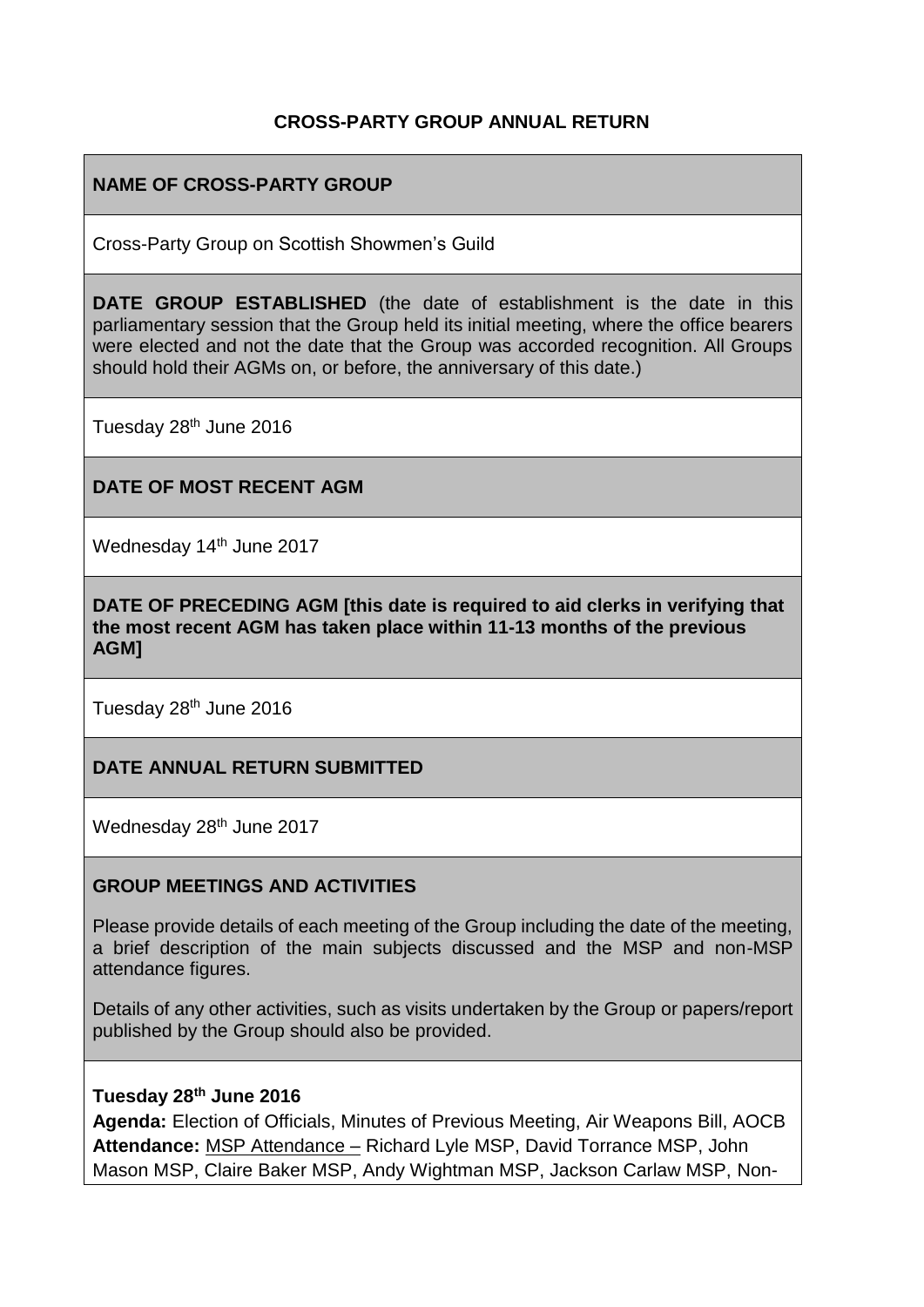MSP Attendance – William Hammond, (Chairman Scottish Section), Spencer Hiscoe (Treasurer Scottish Section), Morgan Miller (Showmen's Guild)

## **Wednesday 9th November 2016**

**Agenda:** Convenors Welcome, Business Arising, Air Weapons Bill Update, Consideration of Future Work by the CPG, AOCB

**Attendance:** MSP Attendance – Richard Lyle MSP, Mary Fee MSP, Andy Wightman MSP, Clare Haughey MSP Non-MSP Attendance – William Hammond, (Chairman Scottish Section), Spencer Hiscoe (Treasurer Scottish Section), Justin Codona (Showmen's Guild) Christine Stirling (Showmen's Guild)

## **Wednesday 18th January 2017**

**Agenda:** Conveners Welcome, Apologies, Approval of Previous Minutes, Private members Bill Update, Air Weapons Legislation, Common Good Land, Close **Attendance:** MSP Attendance – Richard Lyle MSP, Mary Fee MSP, Andy Wightman MSP, Clare Haughey MSP Non-MSP Attendance – William Hammond, (Chairman Scottish Section), Morgan Miller (Showmen's Guild) Christine Stirling (Showmen's Guild) Peter Reid (Scottish Government Head of Licensing) Andrea Salvona (University of Stirling)

# **Wednesday 14th June 2017**

**Agenda:** Conveners Welcome, Common Good Land, Report on Meeting with the Scottish Government Licensing Team RE: Guidance on Public Entertainment Licensing, Update on Private Members Bill – Draft Consultation, Update on Wild Animals in Circus Bill, Election of Office Bearers, DONM **Attendance:** MSP Attendance – Richard Lyle MSP, Mary Fee MSP, Jackson Carlaw

MSP, Clare Haughey MSP, David Torrance MSP Non-MSP Attendance – William Hammond, (Chairman Scottish Section), Morgan Miller (Showmen's Guild) Christine Stirling (Showmen's Guild) John Stewart Miller (Showmen's Guild)

# **MSP MEMBERS OF THE GROUP**

Please provide names and party designation of all MSP members of the Group.

Richard Lyle MSP (SNP) Mary Fee MSP (Labour) Christina McKelvie MSP (SNP) John Mason MSP (SNP) Clare Haughey MSP (SNP)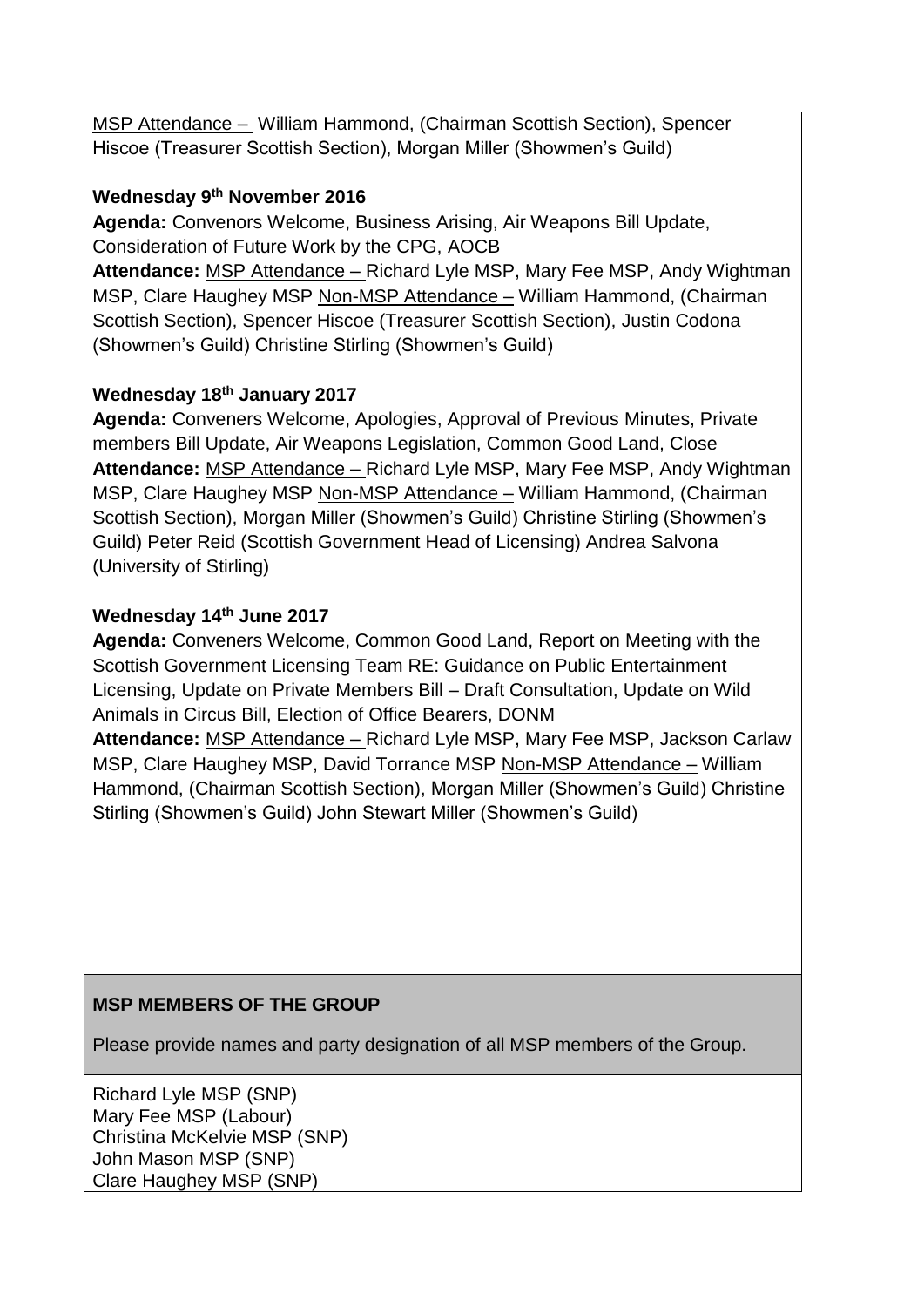Andy Wightman MSP (Green) Ivan McKee MSP (SNP) Jackson Carlaw MSP (Conservative)

## **NON-MSP MEMBERS OF THE GROUP**

For organisational members please provide only the name of the organisation, it is not necessary to provide the name(s) of individuals who may represent the organisation at meetings of the Group.

| <b>Individuals</b> | <b>Billy Hammond</b><br><b>Christine Stirling</b><br>Morgan Miller<br>Jane Rodgers |
|--------------------|------------------------------------------------------------------------------------|
| Organisations      | Showmen's Guild of Great Britain and Ireland (Scottish Section)                    |

## **GROUP OFFICE BEARERS**

Please provide names for all office bearers. The minimum requirement is that two of the office bearers are MSPs and one of these is Convener – beyond this it is a matter for the Group to decide upon the office bearers it wishes to have. It is permissible to have more than one individual elected to each office, for example, co-conveners or multiple deputy conveners.

| Convener               | <b>Richard Lyle MSP</b>                             |
|------------------------|-----------------------------------------------------|
| <b>Deputy Convener</b> | Mary Fee MSP, Jackson Carlaw MSP, Andy Wightman MSP |
| Secretary              | Jane Rodgers (Non-MSP Member)                       |
| <b>Treasurer</b>       | N/A                                                 |

### **FINANCIAL BENEFITS OR OTHER BENEFITS RECEIVED BY THE GROUP**

Please provide details of any financial or material benefit(s) received from a single source in a calendar year which has a value, either singly or cumulatively, of more than £500. This includes donations, gifts, hospitality or visits and material assistance such as secretariat support.

Details of material support should include the name of the individual providing support, the value of this support over the year, an estimate of the time spent providing this support and the name of the organisation that this individual is employed by / affiliated to in providing this support.